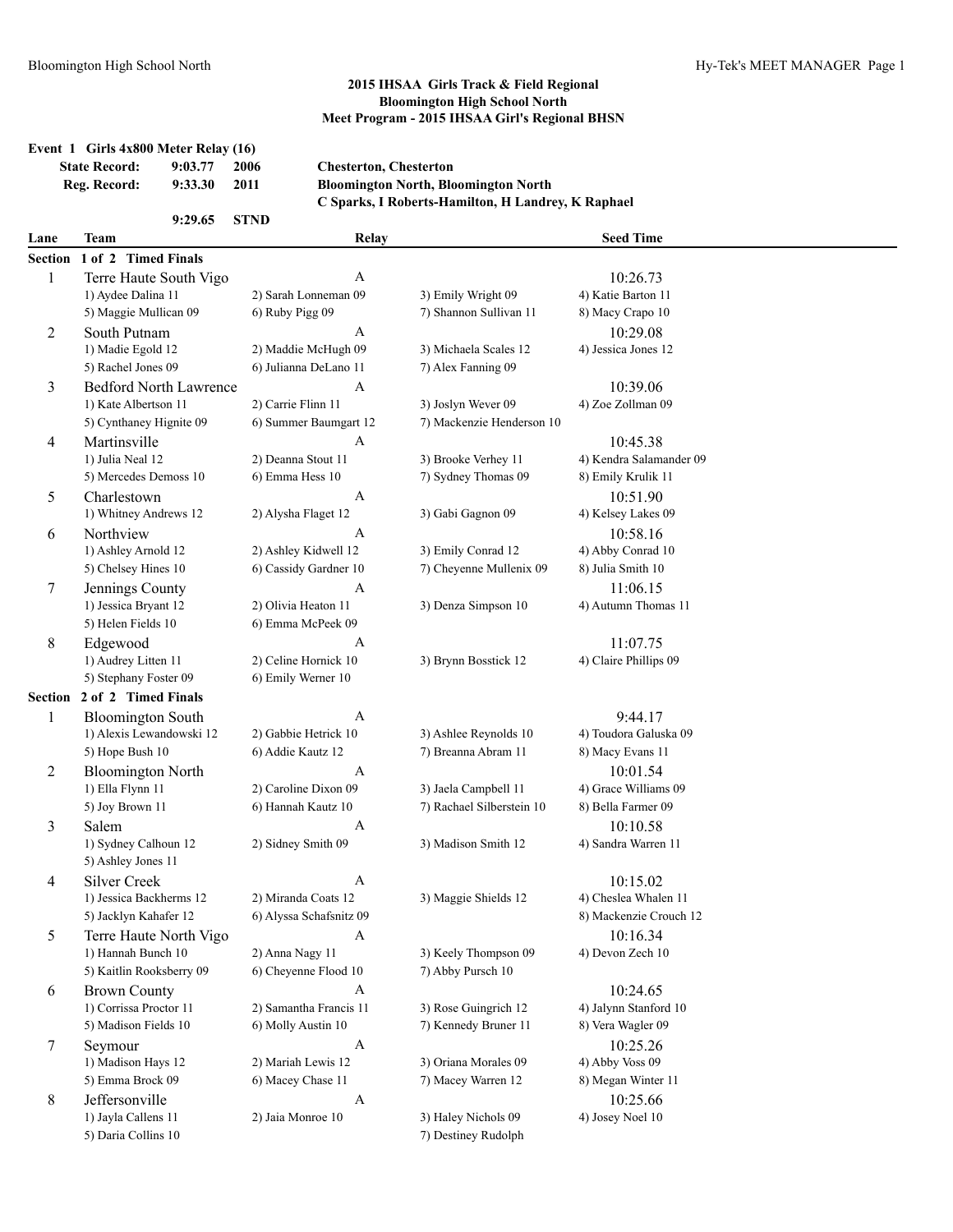**Event 2 Girls 100 Meter Dash (16)**

|                | <b>State Record:</b>  | 11.52 | 1986        |    | <b>Maicel Malone, North Central (Indpls.)</b> |                  |             |
|----------------|-----------------------|-------|-------------|----|-----------------------------------------------|------------------|-------------|
|                | Reg. Record:          | 11.90 | 1986        |    | Tonya Sedwick, Jeffersonville                 |                  |             |
|                |                       | 12.40 | <b>STND</b> |    |                                               |                  |             |
| Lane           | Name                  |       |             |    | Year School                                   | <b>Seed Time</b> |             |
|                | Heat 1 of 2 Prelims   |       |             |    |                                               |                  |             |
| 1              | <b>Kinsley Duncan</b> |       |             | 12 | Mitchell                                      | 13.41            |             |
| 2              | Macy Fidler           |       |             |    | Linton-Stockton                               | 13.21            |             |
| $\overline{3}$ | Angi Bergstedt        |       |             |    | Trinity Lutheran                              | 13.07            |             |
| 4              | Megan Grabowski       |       |             |    | <b>Bloomington South</b>                      | 12.09            | <b>STND</b> |
| 5              | Tamarrah Pitt         |       |             | 12 | Terre Haute South Vigo                        | 12.86            |             |
| 6              | Elly Wertz            |       |             | 10 | <b>Brown County</b>                           | 13.20            |             |
| 7              | Alexis Harsh          |       |             | 09 | Jennings County                               | 13.24            |             |
| 8              | Kerri Cochran         |       |             | 12 | Henryville                                    | 13.57            |             |
|                | Heat 2 of 2 Prelims   |       |             |    |                                               |                  |             |
|                | Chelsea Lewis         |       |             | 12 | Jeffersonville                                | 13.43            |             |
| 2              | De'Zhane' Carter      |       |             |    | Terre Haute South Vigo                        | 13.20            |             |
| 3              | <b>Emily Morrone</b>  |       |             |    | <b>Bloomington South</b>                      | 12.85            |             |
| $\overline{4}$ | Justine Corya         |       |             |    | Jennings County                               | 12.74            |             |
| 5              | Katerina King         |       |             |    | Greencastle                                   | 12.85            |             |
| 6              | Kathleen McCann       |       |             | 09 | <b>Brown County</b>                           | 12.88            |             |
| 7              | Paige Chitwood        |       |             | 09 | <b>Bloomington North</b>                      | 13.27            |             |
| 8              | Kylie Tincher         |       |             | 12 | Rock Creek Academy                            | 13.46            |             |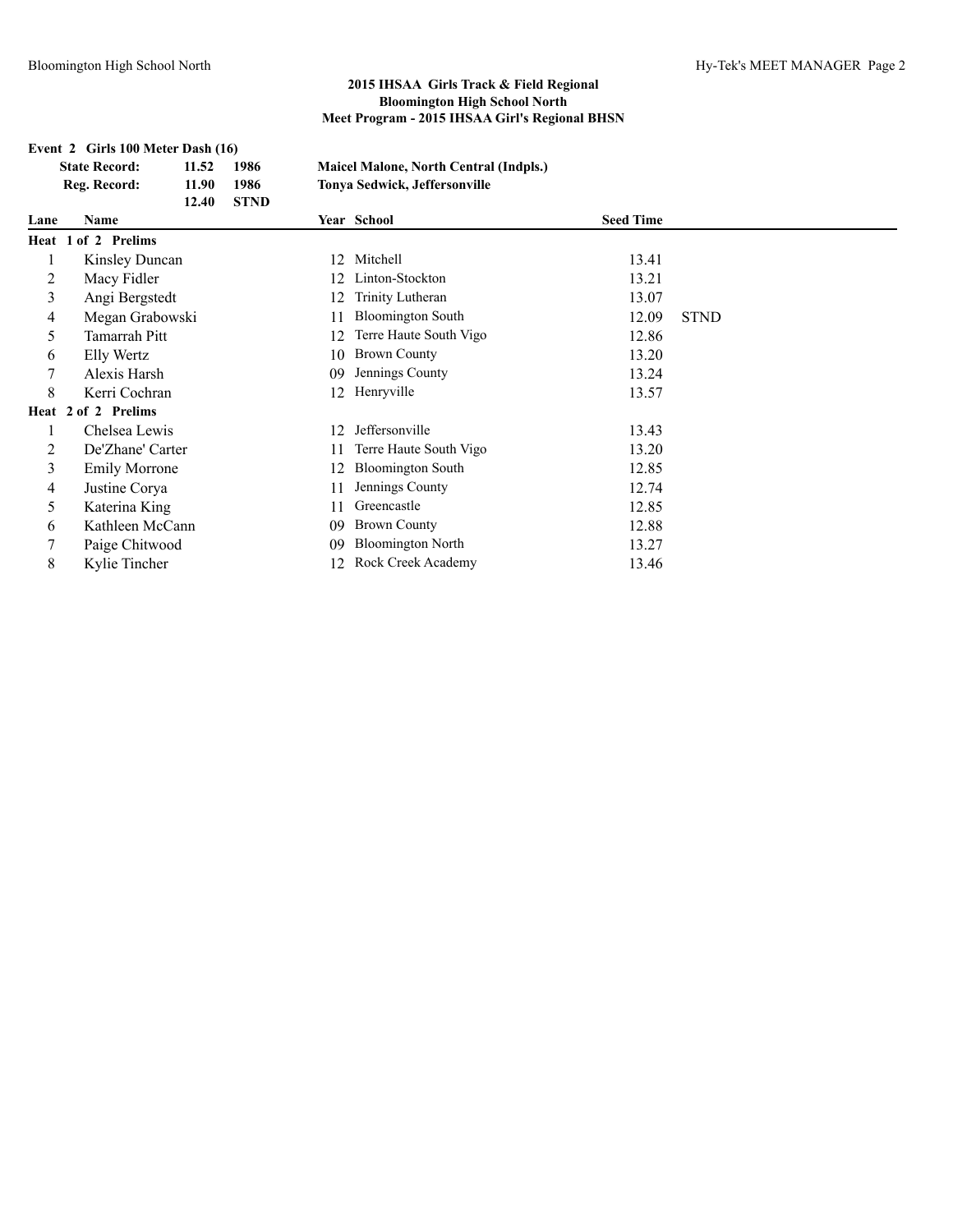|      | Event 3 Girls 100 Meter Hurdles (16) |       |             |    |                                          |                  |             |
|------|--------------------------------------|-------|-------------|----|------------------------------------------|------------------|-------------|
|      | <b>State Record:</b>                 | 13.95 | 2005        |    | Vanneisha Ivy, Muncie Central            |                  |             |
|      | Reg. Record:                         | 14.20 | 1981        |    | <b>Caitlin Barnes, Bloomington North</b> |                  |             |
|      |                                      | 15.09 | <b>STND</b> |    |                                          |                  |             |
| Lane | <b>Name</b>                          |       |             |    | Year School                              | <b>Seed Time</b> |             |
|      | Heat 1 of 2 Prelims                  |       |             |    |                                          |                  |             |
| 1    | Alathia Bowden                       |       |             | 11 | West Vigo                                | 17.11            |             |
| 2    | Abby Denham                          |       |             | 10 | White River Valley                       | 17.03            |             |
| 3    | Amanda Coleman                       |       |             | 11 | <b>Bloomington South</b>                 | 16.20            |             |
| 4    | Keri Ertel                           |       |             | 12 | Jennings County                          | 14.84            | <b>STND</b> |
| 5    | <b>Emily Brady</b>                   |       |             | 12 | <b>Brown County</b>                      | 15.92            |             |
| 6    | Haley Motsinger                      |       |             | 10 | Salem                                    | 16.81            |             |
| 7    | <b>Katy Nolting</b>                  |       |             | 12 | Seymour                                  | 17.11            |             |
| 8    | Valerie Sawyer                       |       |             | 12 | <b>Switzerland County</b>                | 17.58            |             |
|      | Heat 2 of 2 Prelims                  |       |             |    |                                          |                  |             |
| 1    | Eve Galbreath                        |       |             | 12 | <b>Switzerland County</b>                | 17.11            |             |
| 2    | Grace Geswein                        |       |             | 12 | Northview                                | 17.05            |             |
| 3    | Ariel Higgins                        |       |             | 12 | South Putnam                             | 16.55            |             |
| 4    | Gracie Heeb                          |       |             |    | <b>Bloomington North</b>                 | 14.99            | <b>STND</b> |
| 5    | Kierra Porter                        |       |             | 12 | Terre Haute North Vigo                   | 15.85            |             |
| 6    | Elisa Gallion                        |       |             | 12 | <b>Brownstown Central</b>                | 16.80            |             |
| 7    | Raven Lee                            |       |             | 12 | Madison Consolidated                     | 17.05            |             |
| 8    | Christina Elliot                     |       |             | 12 | <b>Bloomington South</b>                 | 17.12            |             |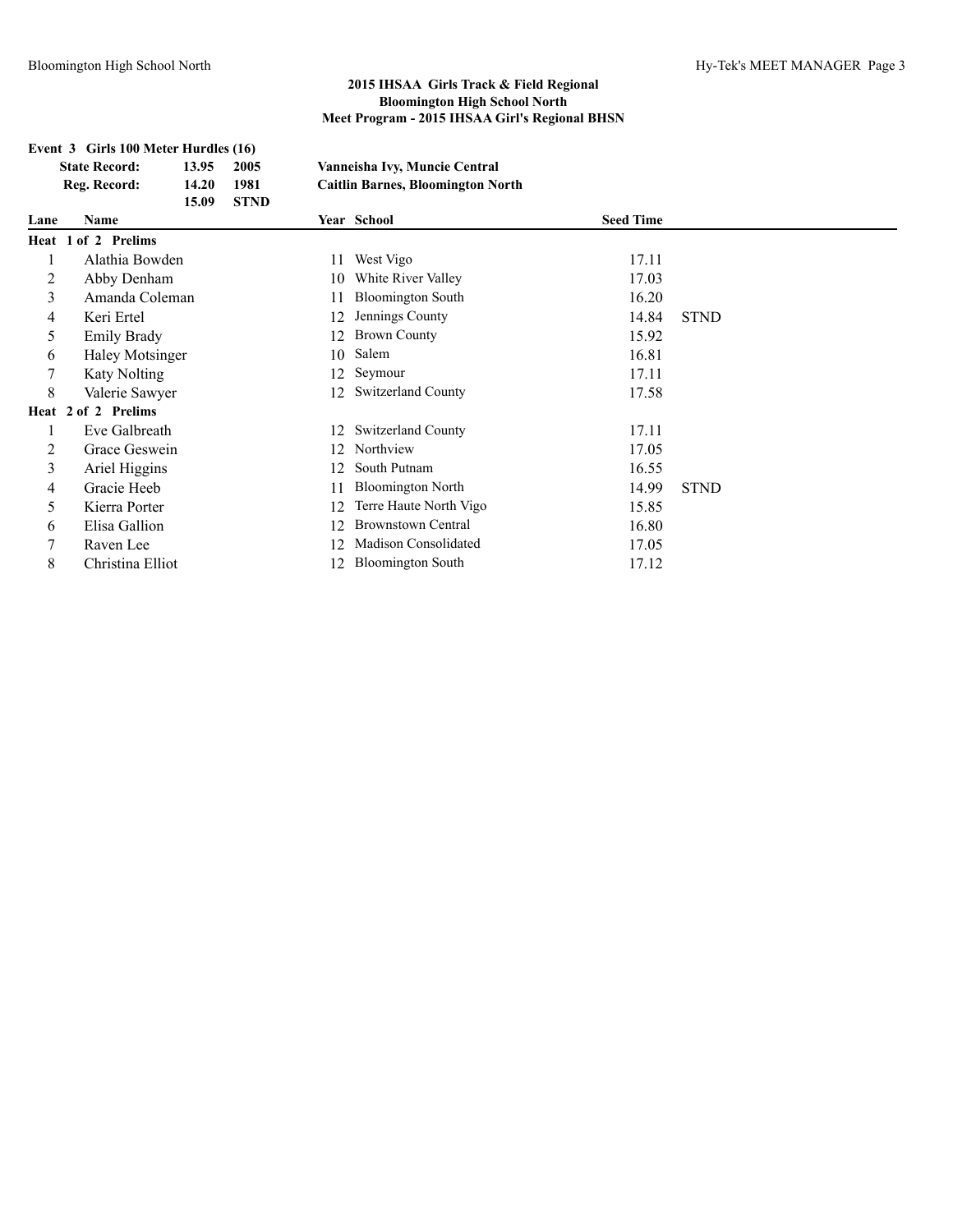**Event 4 Girls 200 Meter Dash (16)**

|      | <b>State Record:</b>  | 23.12 | 1986        |     | <b>Maicel Malone, North Central (Indpls.)</b> |                  |             |
|------|-----------------------|-------|-------------|-----|-----------------------------------------------|------------------|-------------|
|      | Reg. Record:          | 24.20 | 1986        |     | Tonya Sedwick, Jeffersonville                 |                  |             |
|      |                       | 25.40 | <b>STND</b> |     |                                               |                  |             |
| Lane | Name                  |       |             |     | Year School                                   | <b>Seed Time</b> |             |
|      | Heat 1 of 2 Prelims   |       |             |     |                                               |                  |             |
| 1    | Kylie Tincher         |       |             | 12  | Rock Creek Academy                            | 27.75            |             |
| 2    | Alanna Nelson         |       |             | 09  | Springs Valley                                | 27.10            |             |
| 3    | Kathleen McCann       |       |             | 09  | <b>Brown County</b>                           | 26.97            |             |
| 4    | Megan Grabowski       |       |             |     | <b>Bloomington South</b>                      | 25.36            | <b>STND</b> |
| 5    | Jhala Henry           |       |             | 10  | Jeffersonville                                | 26.45            |             |
| 6    | Angi Bergstedt        |       |             | 12  | Trinity Lutheran                              | 26.82            |             |
| 7    | Katrina Christian     |       |             | 10  | Crothersville                                 | 27.66            |             |
| 8    | <b>Emily Oneal</b>    |       |             | 09  | North Putnam                                  | 28.70            |             |
|      | Heat 2 of 2 Prelims   |       |             |     |                                               |                  |             |
|      | Kerri Cochran         |       |             | 12  | Henryville                                    | 27.95            |             |
| 2    | Dominique McBryde     |       |             | 12. | <b>Bedford North Lawrence</b>                 | 27.03            |             |
| 3    | Paige Chitwood        |       |             | 09  | <b>Bloomington North</b>                      | 26.93            |             |
| 4    | Justine Corya         |       |             | 11  | Jennings County                               | 26.20            |             |
| 5    | Keeliegh Stigall      |       |             | 11  | Terre Haute North Vigo                        | 26.34            |             |
| 6    | Haley Adams-LeMaster  |       |             |     | Jeffersonville                                | 26.86            |             |
| 7    | <b>Shenay Francis</b> |       |             | 11  | Springs Valley                                | 27.38            |             |
| 8    | Corrine Romer         |       |             | 11  | Greencastle                                   | 28.22            |             |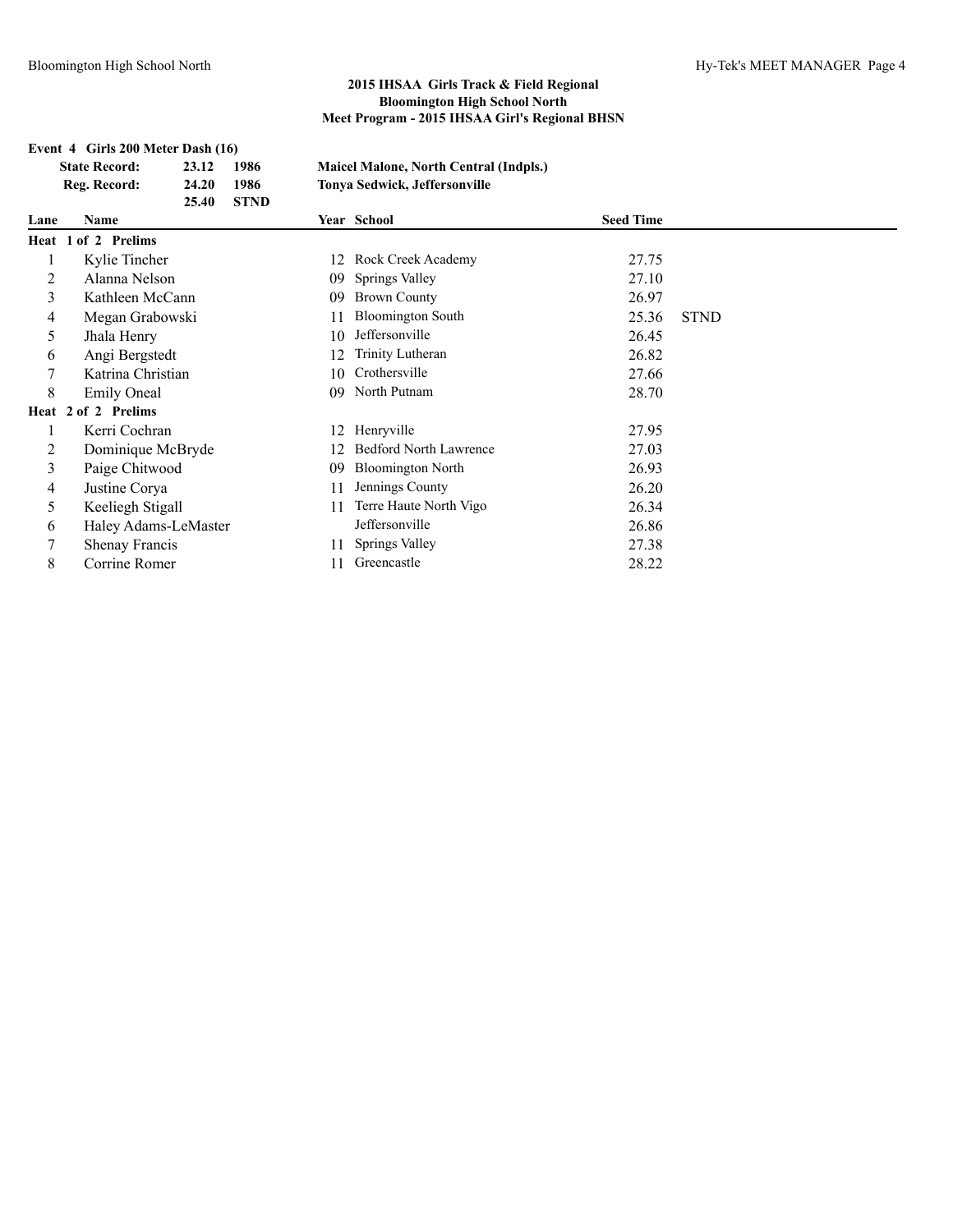## **Event 5 Girls 1600 Meter Run (16) State Record: 4:43.46 2011 Waverly Neer, Culver Academies Reg. Record: 4:58.00 1984 Stephanie Bassett, Bloomington North 5:02.47 STND Lane Name Year School Seed Time Section 1 of 1 Timed Finals** 1 Zarya deSouza 10 Bloomington South 5:35.15 2 Whitley Schirmer 10 Switzerland County 5:35.54 3 Jessica Backherms 12 Silver Creek 5:19.80 4 Hope Bush 10 Bloomington South 5:31.51 5 Devon Zech 10 Terre Haute North Vigo 5:32.68 6 Megan Winter 11 Seymour 5:33.19 7 Brooklyn Hey 09 Owen Valley 5:38.22 8 Madie Egold 12 South Putnam 5:39.43 9 Madison Hays 12 Seymour 5:43.07 10 Kendyll Schulz 10 Bloomington North 5:45.03 11 Grace Smith 10 Greencastle 5:48.31 12 Josey Noel 10 Jeffersonville 5:50.22 13 Katie Barton 11 Terre Haute South Vigo 5:50.28 14 Megan O'Lone 12 Henryville 5:53.43 15 Natalie Lowry 09 Martinsville 5:53.97 16 Zoe Zollman 09 Bedford North Lawrence 5:57.17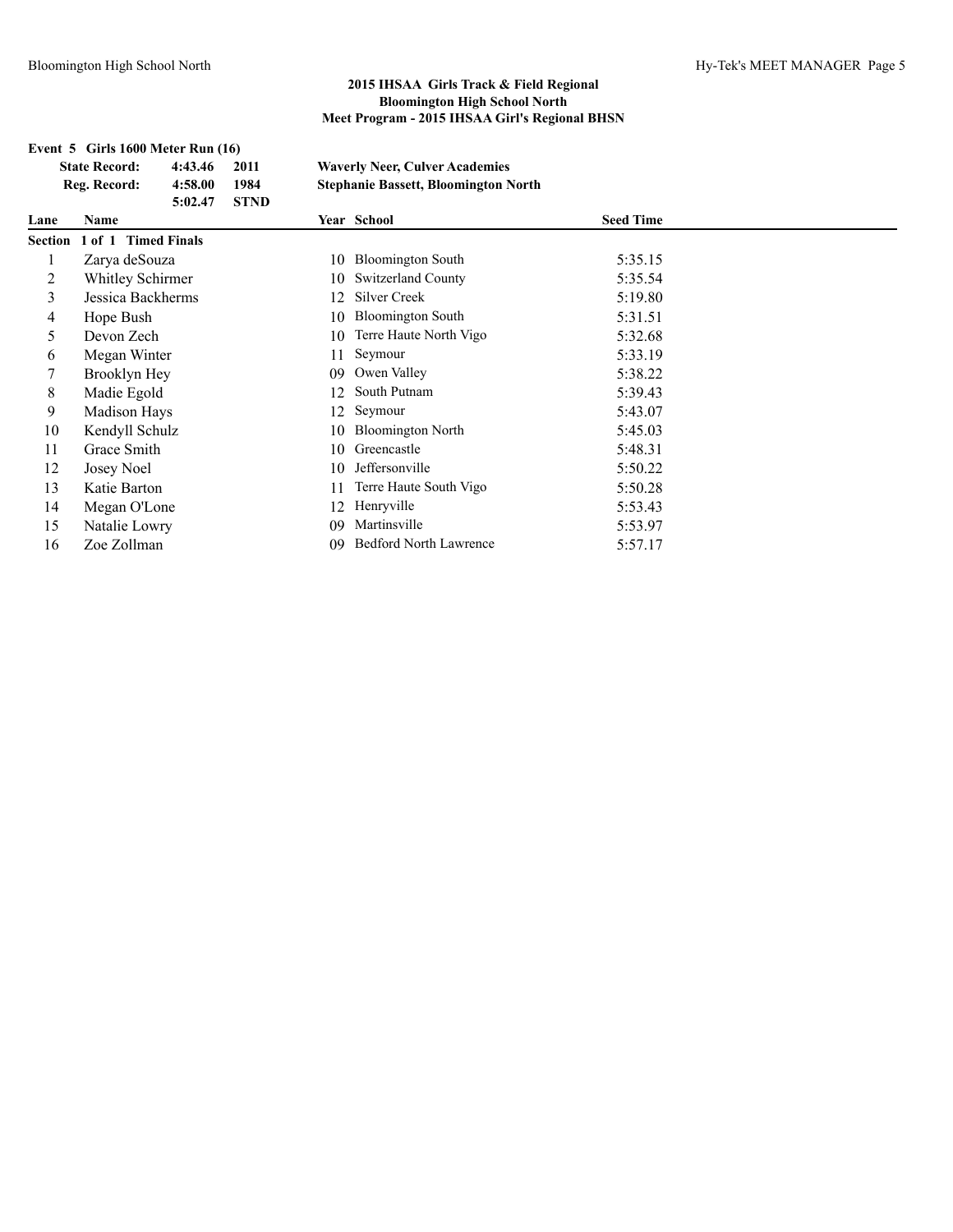## **Event 6 Girls 4x100 Meter Relay (16)**

| <b>State Record:</b> | 45.75 | 2003      |
|----------------------|-------|-----------|
| Reg. Record:         | 49.06 | 5/27/2014 |

**State Record: 45.75 2003 Fort Wayne Northrop, Fort Wayne Northrop Reg. Record: 49.06 5/27/2014 Bloomington South, Bloomington So.**

# **I Conrad, E Morrone, C Bomba, M Grabowski**

| Lane           | Team                                       | Relay                                       |                                        | <b>Seed Time</b>              |  |
|----------------|--------------------------------------------|---------------------------------------------|----------------------------------------|-------------------------------|--|
| Section        | 1 of 2 Timed Finals                        |                                             |                                        |                               |  |
| $\mathbf{1}$   | Mitchell                                   | $\mathbf{A}$                                |                                        | 53.86                         |  |
|                | 1) Kinsley Duncan 12                       | 2) Madison McNeely 11                       | 3) Audrey Schelegel 11                 | 4) Olivia Varvel 11           |  |
|                | 5) Brooklyn Tillette 10                    | 6) Haleigh Clark 09                         |                                        |                               |  |
| 2              | <b>Bedford North Lawrence</b>              | A                                           |                                        | 53.54                         |  |
|                | 1) Sarah Evans 12                          | 2) Makenna Garrison 09                      | 3) Halle Hughes 10                     | 4) Dominique McBryde 12       |  |
|                | 5) Noelle Crane 12                         | 6) Alannah Zollman 10                       |                                        |                               |  |
| 3              | Edgewood                                   | $\mathbf{A}$                                |                                        | 53.37                         |  |
|                | 1) Mallory Fisher 10                       | 2) Amber Vecrumba 10                        | 3) Ireland Butcher 12                  | 4) Jenna LaRoche 09           |  |
|                | 5) Kaitlyn McKitrick 10                    | 6) Elizabeth Conway 12                      |                                        |                               |  |
| 4              | <b>Bloomington North</b>                   | A                                           |                                        | 53.06                         |  |
|                | 1) Paige Chitwood 09                       | 2) Kylie Moreland 10                        | 3) Dontrice Barbee 09                  | 4) Zoie Ramsey 10             |  |
| 5              | Linton-Stockton                            | A                                           |                                        | 53.20                         |  |
|                | 1) Sydney Smith 11                         | 2) Skylar Tucker 09                         | 3) Ryleigh Fidler 09                   | 4) Macy Fidler 12             |  |
|                | 5) Kaitlyn Clothier 10                     | 6) Sydney Voigtschild 09                    |                                        |                               |  |
| 6              | Trinity Lutheran                           | A                                           |                                        | 53.25                         |  |
|                | 1) Angi Bergstedt 12                       | 2) Miranda Murphy 11                        | 3) Hailley Peters 10                   | 4) Lexi Schneider 10          |  |
|                | 5) Maddie Pearce 09                        |                                             |                                        |                               |  |
| 7              | Madison Consolidated                       | A                                           |                                        | 53.56                         |  |
|                | 1) Taylor Hysell 11                        | 2) Raven Lee 12<br>6) Baylee Thorne 10      | 3) Daija O'Banion 11                   | 4) Leah Partin 09             |  |
|                |                                            |                                             |                                        |                               |  |
| $\,8$          | Switzerland County<br>1) Megan Dasis 12    | A<br>2) Eve Galbreath 12                    | 3) Moriah Northcutt 10                 | 54.11<br>4) Valerie Sawyer 12 |  |
|                | 5) McKayli Scudder 10                      | 6) Brianna Vinup 09                         |                                        |                               |  |
| Section        | 2 of 2 Timed Finals                        |                                             |                                        |                               |  |
| 1              | Martinsville                               | $\mathbf{A}$                                |                                        | 52.74                         |  |
|                | 1) Liz Cheatham 09                         | 2) Abby Martin 11                           | 3) Betsy Nesbit 11                     | 4) Bryanna Collier 11         |  |
|                | 5) Cindy Hill 11                           | 6) Katie Forler 11                          | 7) Addy Yater 10                       |                               |  |
| $\overline{2}$ | Terre Haute South Vigo                     | A                                           |                                        | 51.39                         |  |
|                | 1) Emani Tatum 12                          | 2) Bethany Rogers 09                        | 3) Tamarrah Pitt 12                    | 4) De'Zhane' Carter 11        |  |
|                | 5) Olivia Dillion 09                       | 6) Maddy Ealy 09                            | 7) Hannah Whitlock 11                  |                               |  |
| 3              | Jeffersonville                             | A                                           |                                        | 50.74                         |  |
|                | 1) Haley Adams-LeMaster                    | 2) Elexus Davis 11                          | 3) Jhala Henry 10                      | 4) Hailey Lacy 11             |  |
|                | 5) Chelsea Lewis 12                        | 6) Larrisa Roseman 09                       | 7) Asia Williams 11                    |                               |  |
| 4              | <b>Bloomington South</b>                   | A                                           |                                        | 49.70                         |  |
|                | 1) Addy Kao 09                             | 2) Emily Morrone 12                         | 3) Cydney Bomba 11                     | 4) Megan Grabowski 11         |  |
|                | 5) Emily Ehman 11                          | 6) Amanda Coleman 11                        | 7) Meg Oyler 11                        |                               |  |
| 5              | Terre Haute North Vigo                     | A                                           |                                        | 50.38                         |  |
|                | 1) Stephanie Williams 10                   | 2) Anna Tilstra-Smith 11                    | 3) Keeliegh Stigall 11                 | 4) Kierra Porter 12           |  |
|                | 5) Nicole McCloud 10                       | 6) Molly Tovey 10                           | 7) Jamekia Brewer 09                   | 8) Janan Zaher 10             |  |
| 6              | <b>Brown County</b>                        | $\mathbf{A}$                                |                                        | 50.72                         |  |
|                | 1) Kathleen McCann 09                      | 2) Elly Wertz 10                            | 3) Harley Rogers 12                    | 4) Emily Brady 12             |  |
|                | 5) Lindsay Leeper 11                       | 6) Vivien Crimmins 09                       |                                        |                               |  |
| 7              | Jennings County                            | $\mathbf{A}$                                |                                        | 51.77                         |  |
|                | 1) Justine Corya 11<br>5) Kaleigh Brown 12 | 2) Keri Ertel 12<br>6) Shelby Millspaugh 09 | 3) Alexis Harsh 09<br>7) Amy Gasper 10 | 4) Molly Simmons 10           |  |
|                | Greencastle                                | $\mathbf{A}$                                |                                        | 52.99                         |  |
| 8              | 1) Bailey Lausee 11                        | 2) Corrine Romer 11                         | 3) Sarah Miller 10                     | 4) Katerina King 11           |  |
|                |                                            |                                             |                                        |                               |  |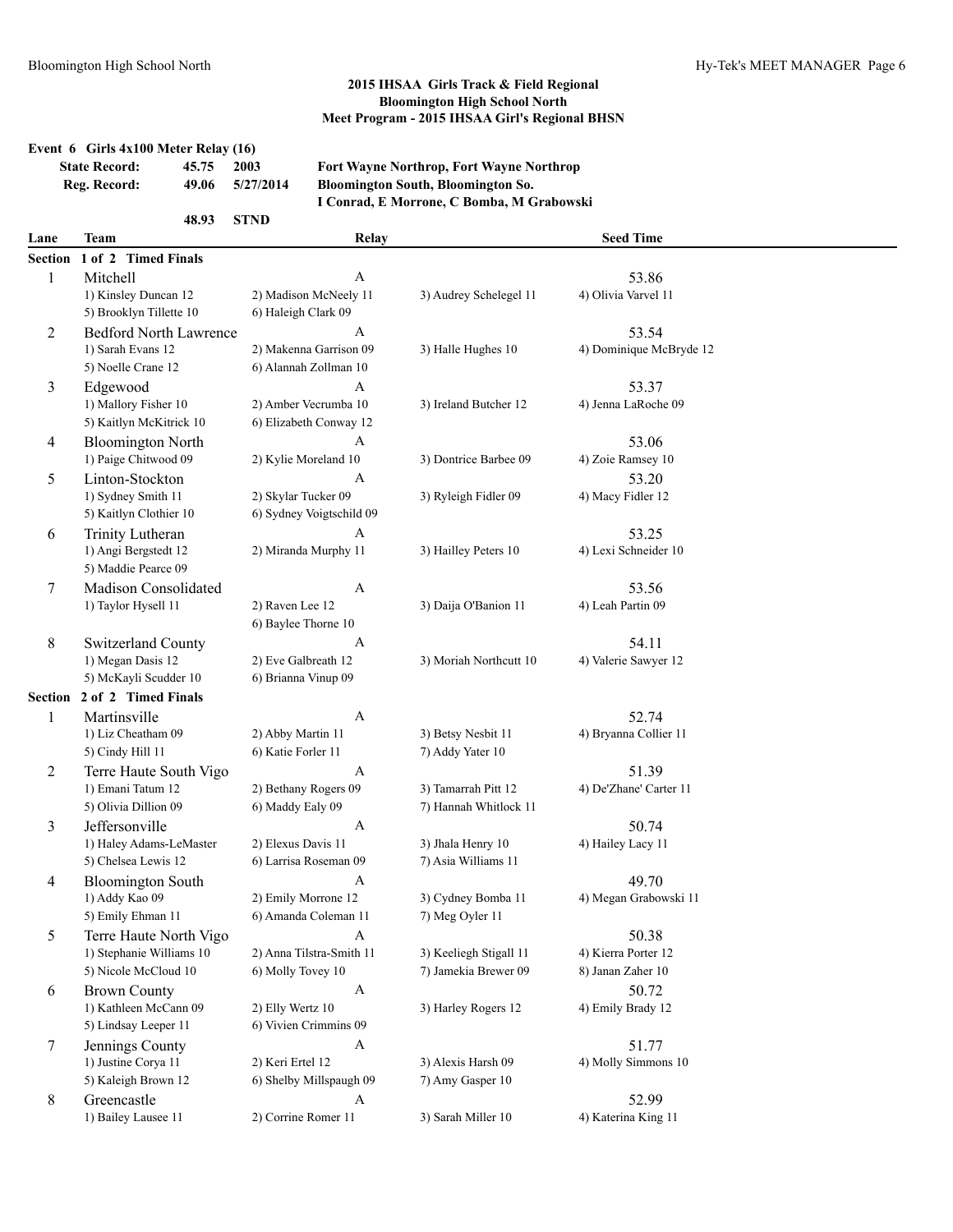|                | Event 7 Girls 400 Meter Dash (16) |       |             |    |                                               |                  |  |
|----------------|-----------------------------------|-------|-------------|----|-----------------------------------------------|------------------|--|
|                | <b>State Record:</b>              | 52.42 | 1986        |    | <b>Maicel Malone, North Central (Indpls.)</b> |                  |  |
|                | Reg. Record:                      | 56.73 | 2000        |    | Andrea Cartwright, Jeffersonville             |                  |  |
|                |                                   | 58.33 | <b>STND</b> |    |                                               |                  |  |
| Lane           | Name                              |       |             |    | Year School                                   | <b>Seed Time</b> |  |
|                | Section 1 of 2 Timed Finals       |       |             |    |                                               |                  |  |
| 1              | Denza Simpson                     |       |             | 10 | Jennings County                               | 1:04.16          |  |
| 2              | Mikaela Grout                     |       |             | 11 | Seymour                                       | 1:03.37          |  |
| 3              | Morgan Weir                       |       |             | 09 | West Vigo                                     | 1:03.02          |  |
| 4              | Elisa Gallion                     |       |             | 12 | <b>Brownstown Central</b>                     | 1:02.57          |  |
| 5              | Jasmine Padgett                   |       |             | 12 | White River Valley                            | 1:02.76          |  |
| 6              | Nadia Moore                       |       |             | 12 | Southwestern (Hanover)                        | 1:02.77          |  |
| 7              | Breanna Barger                    |       |             | 10 | Crothersville                                 | 1:03.80          |  |
| 8              | Lauren Perrelle                   |       |             | 11 | Terre Haute South Vigo                        | 1:04.37          |  |
| <b>Section</b> | 2 of 2 Timed Finals               |       |             |    |                                               |                  |  |
| 1              | Alisha Steward                    |       |             | 11 | Clay City                                     | 1:01.78          |  |
| 2              | Sarah Brewster                    |       |             | 09 | <b>Bedford North Lawrence</b>                 | 1:01.50          |  |
| 3              | Hailey Lacy                       |       |             | 11 | Jeffersonville                                | 1:00.22          |  |
| 4              | Jaela Campbell                    |       |             | 11 | <b>Bloomington North</b>                      | 58.80            |  |
| 5              | Jhala Henry                       |       |             | 10 | Jeffersonville                                | 59.42            |  |
| 6              | Ellen Richards                    |       |             | 11 | <b>Bloomington South</b>                      | 1:00.17          |  |
| 7              | <b>Haley Motsinger</b>            |       |             | 10 | Salem                                         | 1:01.69          |  |
| 8              | Alanna Nelson                     |       |             | 09 | Springs Valley                                | 1:02.06          |  |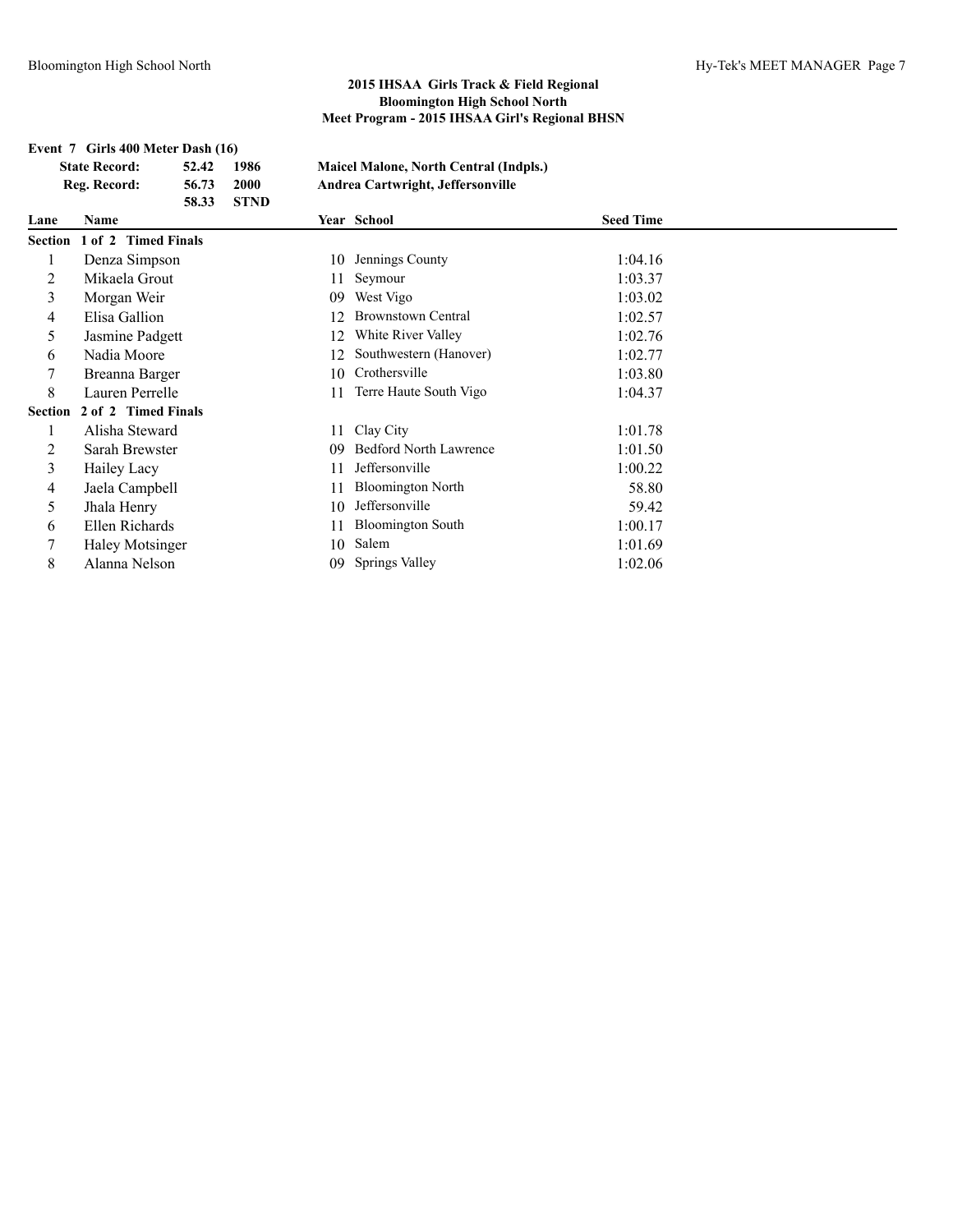|                | Event 8 Girls 300 Meter Hurdles (16) |       |             |    |                                   |                  |
|----------------|--------------------------------------|-------|-------------|----|-----------------------------------|------------------|
|                | <b>State Record:</b>                 | 42.03 | 2011        |    | <b>Skyler Carpenter, Westview</b> |                  |
|                | Reg. Record:                         | 44.03 | 5/21/2013   |    | Olivia Ashba, Edgewood            |                  |
|                |                                      | 45.14 | <b>STND</b> |    |                                   |                  |
| Lane           | <b>Name</b>                          |       |             |    | Year School                       | <b>Seed Time</b> |
|                | Section 1 of 2 Timed Finals          |       |             |    |                                   |                  |
|                | <b>Tamarrah Pitt</b>                 |       |             | 12 | Terre Haute South Vigo            | 51.44            |
| 2              | Kylie Moreland                       |       |             | 10 | <b>Bloomington North</b>          | 50.70            |
| 3              | Raven Lee                            |       |             | 12 | Madison Consolidated              | 50.61            |
| 4              | Molly Essig                          |       |             | 10 | Terre Haute South Vigo            | 50.25            |
| 5              | Meghan Haas                          |       |             | 12 | Jeffersonville                    | 50.49            |
| 6              | Janan Zaher                          |       |             | 10 | Terre Haute North Vigo            | 50.59            |
| 7              | Haley Huddleston                     |       |             | 11 | Henryville                        | 51.39            |
| 8              | <b>Katy Nolting</b>                  |       |             | 12 | Seymour                           | 51.94            |
| <b>Section</b> | 2 of 2 Timed Finals                  |       |             |    |                                   |                  |
|                | Amanda Coleman                       |       |             | 11 | <b>Bloomington South</b>          | 49.55            |
| 2              | Olivia Goecker                       |       |             | 12 | <b>Brownstown Central</b>         | 48.99            |
| 3              | Elizabeth Conway                     |       |             | 12 | Edgewood                          | 48.66            |
| 4              | Keri Ertel                           |       |             | 12 | Jennings County                   | 45.16            |
| 5              | Gracie Heeb                          |       |             | 11 | <b>Bloomington North</b>          | 45.87            |
| 6              | Abby Denham                          |       |             | 10 | White River Valley                | 48.44            |
|                | Mallory Fisher                       |       |             | 10 | Edgewood                          | 49.32            |
| 8              | Ariel Higgins                        |       |             | 12 | South Putnam                      | 49.72            |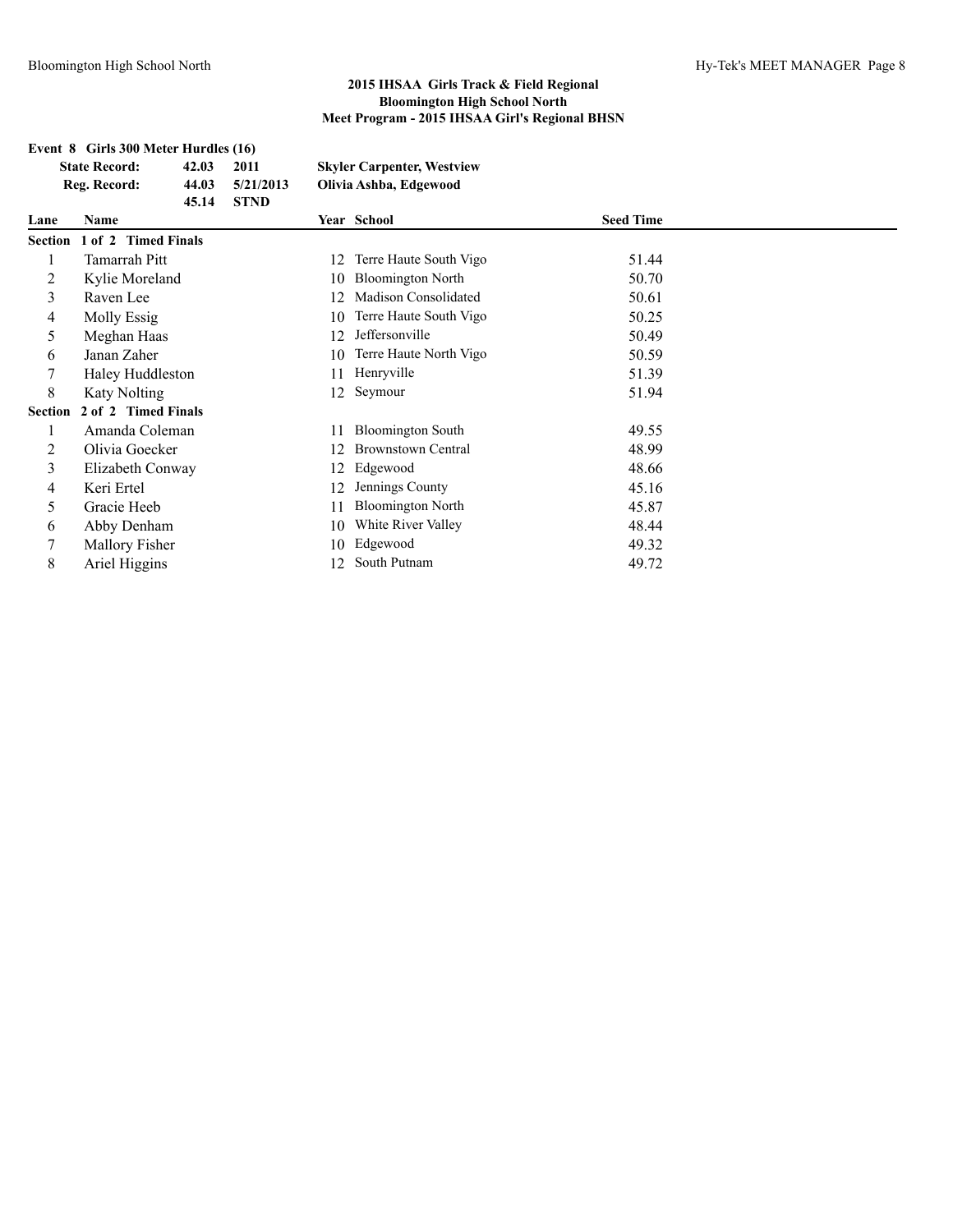## **Event 9 Girls 800 Meter Run (16)**

**State Record: 2:08.91 2011 Abby Farley, Park Tudor Reg. Record: 2:12.20 1984 Rachell Roberts, Columbus East 2:16.43 STND**

| Lane    | <b>Name</b>                 |    | <b>Year School</b>            | <b>Seed Time</b> |
|---------|-----------------------------|----|-------------------------------|------------------|
|         | Section 1 of 1 Timed Finals |    |                               |                  |
| $1-1A$  | Maggie Shields              | 12 | Silver Creek                  | 2:18.28          |
| $5-1B$  | Corrissa Proctor            | 11 | <b>Brown County</b>           | 2:25.36          |
| $9-1C$  | Ashlee Reynolds             | 10 | <b>Bloomington South</b>      | 2:26.30          |
| $13-1D$ | Rachael Silberstein         | 10 | <b>Bloomington North</b>      | 2:31.29          |
| $2-2A$  | Lindsay Welker              | 11 | Terre Haute North Vigo        | 2:21.76          |
| $6-2B$  | Ella Flynn                  | 11 | <b>Bloomington North</b>      | 2:25.61          |
| $10-2C$ | Oriana Morales              |    | 09 Seymour                    | 2:27.77          |
| 14-2D   | Madison Smith               | 12 | Salem                         | 2:31.71          |
| $3-3A$  | Jessica Backherms           | 12 | Silver Creek                  | 2:23.87          |
| $7-3B$  | Sydney Calhoun              | 12 | Salem                         | 2:26.03          |
| $11-3C$ | Joslyn Wever                | 09 | <b>Bedford North Lawrence</b> | 2:28.49          |
| $15-3D$ | Alysha Flaget               | 12 | Charlestown                   | 2:31.81          |
| 4-4A    | Toudora Galuska             | 09 | <b>Bloomington South</b>      | 2:24.35          |
| 8-4B    | Savannah Rueda              | 12 | Southwestern (Hanover)        | 2:26.07          |
| 12-4C   | Devon Zech                  | 10 | Terre Haute North Vigo        | 2:29.59          |
| 16-4D   | Alisha Steward              | 11 | Clay City                     | 2:32.56          |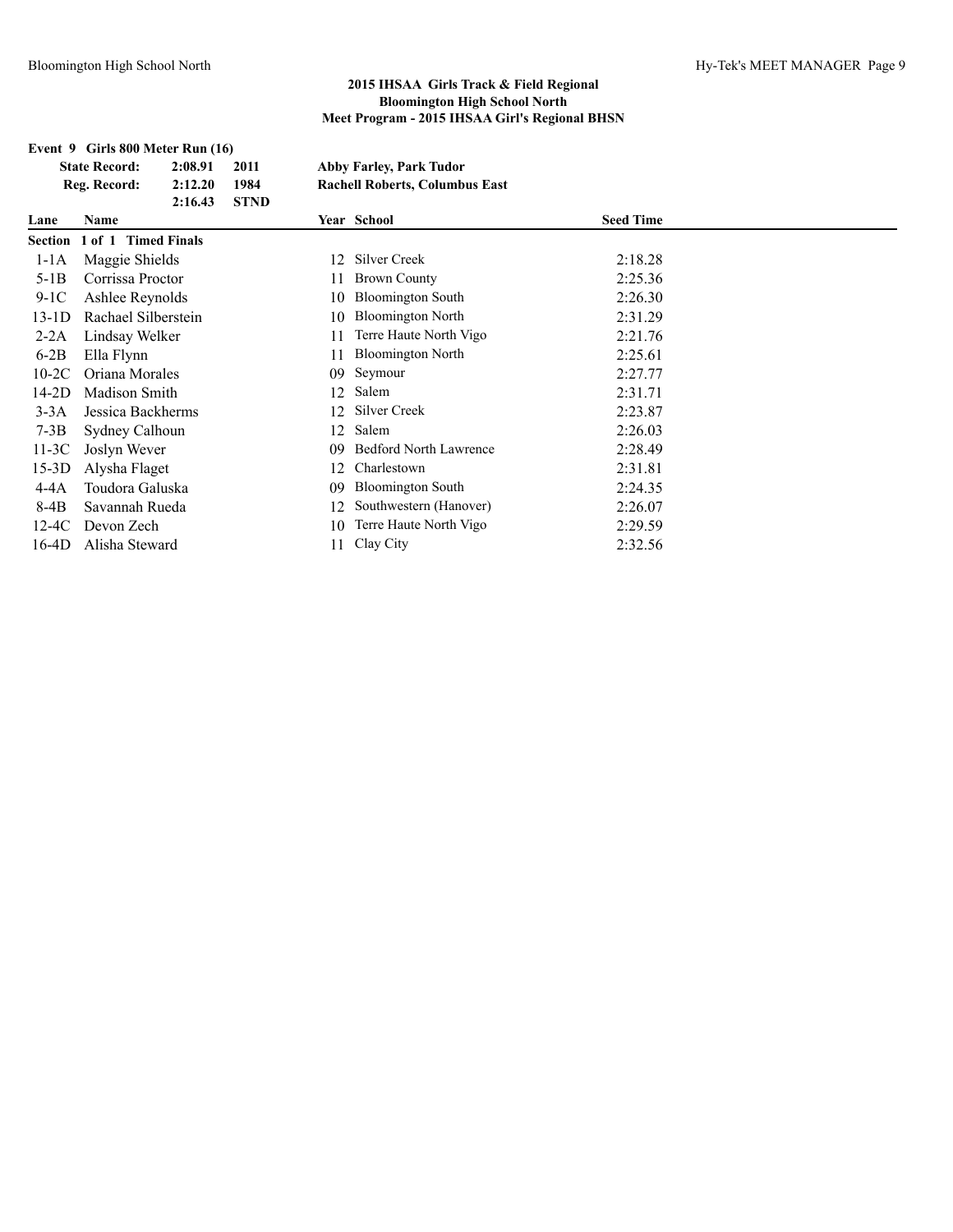|         | Event 10 Girls 3200 Meter Run (16) |          |             |    |                                       |                  |  |
|---------|------------------------------------|----------|-------------|----|---------------------------------------|------------------|--|
|         | <b>State Record:</b>               | 10:20.66 | 2011        |    | <b>Waverly Neer, Culver Academies</b> |                  |  |
|         | Reg. Record:                       | 11:02.94 | 1989        |    | Daniellia Daggy, Bloomington South    |                  |  |
|         |                                    | 11:01.80 | <b>STND</b> |    |                                       |                  |  |
| Lane    | <b>Name</b>                        |          |             |    | Year School                           | <b>Seed Time</b> |  |
| Section | 1 of 1 Timed Finals                |          |             |    |                                       |                  |  |
|         | Madie Egold                        |          |             | 12 | South Putnam                          | 12:13.43         |  |
| 2       | Whitley Schirmer                   |          |             | 10 | <b>Switzerland County</b>             | 12:14.11         |  |
| 3       | Alli Workman                       |          |             | 11 | Bloomfield                            | 11:15.08         |  |
| 4       | Grace Williams                     |          |             | 09 | <b>Bloomington North</b>              | 11:24.03         |  |
| 5       | Alexis Lewandowski                 |          |             | 12 | <b>Bloomington South</b>              | 11:38.73         |  |
| 6       | Macy Evans                         |          |             | 11 | <b>Bloomington South</b>              | 12:03.70         |  |
|         | <b>Joy Brown</b>                   |          |             | 11 | <b>Bloomington North</b>              | 12:14.39         |  |
| 8       | Hannah Bunch                       |          |             | 10 | Terre Haute North Vigo                | 12:15.99         |  |
| 9       | Anna Nagy                          |          |             | 11 | Terre Haute North Vigo                | 12:18.55         |  |
| 10      | Arianna Pershing                   |          |             | 09 | Greencastle                           | 12:20.88         |  |
| 11      | Olivia Graebe                      |          |             | 10 | New Washington                        | 12:21.62         |  |
| 12      | Mackenzie Crouch                   |          |             | 12 | Silver Creek                          | 12:23.42         |  |
| 13      | Sandra Warren                      |          |             | 11 | Salem                                 | 12:25.66         |  |
| 14      | Ashley Kidwell                     |          |             | 12 | Northview                             | 12:33.33         |  |
| 15      | Carrie Flinn                       |          |             | 11 | <b>Bedford North Lawrence</b>         | 12:37.27         |  |
| 16      | Olivia Heaton                      |          |             | 11 | Jennings County                       | 13:15.66         |  |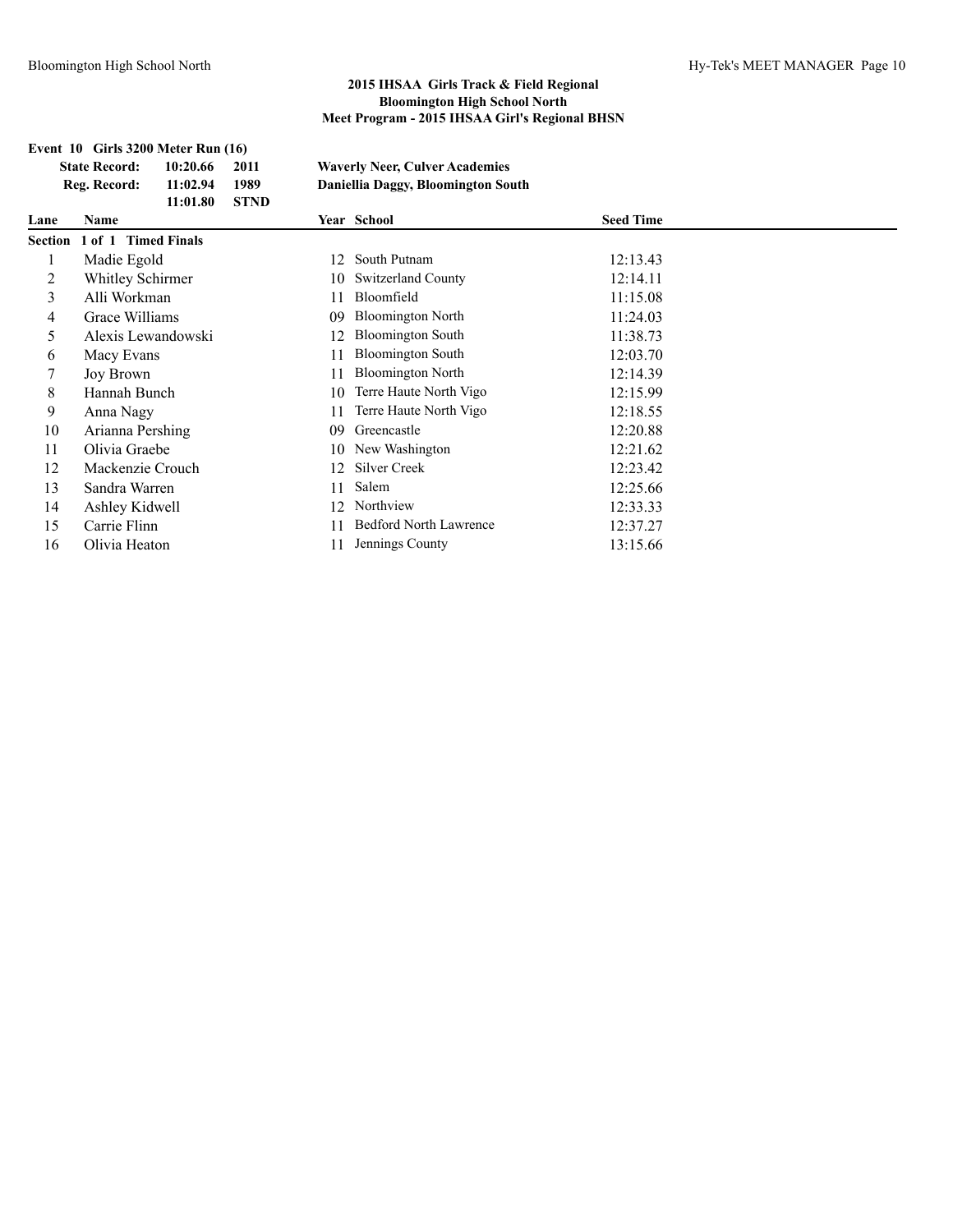|                | Event 11 Girls 4x400 Meter Relay (16) |                        |                                           |                       |  |  |
|----------------|---------------------------------------|------------------------|-------------------------------------------|-----------------------|--|--|
|                | 3:47.37<br><b>State Record:</b>       | 2011                   | <b>Lawrence North, Lawrence North</b>     |                       |  |  |
|                | Reg. Record:<br>4:00.59               | 5/27/2014              | Bloomington North, Bloomington No.        |                       |  |  |
|                |                                       |                        | T Clements, G Heeb, J Campbell, K Raphael |                       |  |  |
|                | 3:58.29                               | <b>STND</b>            |                                           |                       |  |  |
| Lane           | <b>Team</b>                           | Relay                  |                                           | <b>Seed Time</b>      |  |  |
| <b>Section</b> | 1 of 2 Timed Finals                   |                        |                                           |                       |  |  |
| 1              | Seymour                               | A                      |                                           | 4:27.84               |  |  |
|                | 1) Lauren Fleetwood 10                | 2) Alexis Gross 10     | 3) Mikaela Grout 11                       | 4) Oriana Morales 09  |  |  |
|                | 5) Brooklin Klopf 10                  | 6) Claire Loebker 09   | 7) Erika Coomer 11                        | 8) Brenda Zuniga 10   |  |  |
| 2              | White River Valley                    | A                      |                                           | 4:24.89               |  |  |
|                | 1) Jasmine Padgett 12                 | 2) Shannon Pittman 11  | 3) Rylee Ellett 10                        | 4) Abby Denham 10     |  |  |
|                | 5) Allison Wininger 12                | 6) Payton Franklin 09  |                                           |                       |  |  |
| 3              | Madison Consolidated                  | A                      |                                           | 4:23.16               |  |  |
|                | 1) Ashlee Allen 11                    | 2) Catherine Fisher 10 | 3) Taylor Hysell 11                       | 4) Leah Partin 09     |  |  |
|                | 5) Raven Lee 12                       |                        |                                           |                       |  |  |
| 4              | <b>Bloomington South</b>              | A                      |                                           | 4:18.95               |  |  |
|                | 1) Breanna Abram 11                   | 2) Sarah Beathea 09    | 3) Camryn Lien 10                         | 4) Ellen Richards 11  |  |  |
|                | 5) Toudora Galuska 09                 | 6) Ashlee Reynolds 10  | 7) Hannah Kunzman 10                      | 8) Kara Rogers 12     |  |  |
| 5              | Terre Haute South Vigo                | A                      |                                           | 4:21.07               |  |  |
|                | 1) Amanda Moore 10                    | 2) Alayna Moore 09     | 3) Ruby Pigg 09                           | 4) Lauren Perrelle 11 |  |  |
|                | 5) Caroline Findley 09                | 6) Aydee Dalina 11     | 7) Cassidy Wood 12                        |                       |  |  |
| 6              | <b>Bedford North Lawrence</b>         | $\mathbf{A}$           |                                           | 4:21.64               |  |  |
|                | 1) Sarah Brewster 09                  | 2) Halle Hughes 10     | 3) Baili Peterson 11                      | 4) Joslyn Wever 09    |  |  |
|                | 5) Kate Albertson 11                  | 6) Noelle Crane 12     | 7) Carrie Flinn 11                        |                       |  |  |
| 7              | Greencastle                           | $\mathbf{A}$           |                                           | 4:27.22               |  |  |
|                | 1) Katerina King 11                   | 2) Allison White 11    | 3) Brittany Welker 12                     | 4) Corrine Romer 11   |  |  |
|                | 5) Katie Price 09                     |                        |                                           |                       |  |  |
| 8              | Edgewood                              | $\mathbf{A}$           |                                           | 4:27.97               |  |  |
|                | 1) Audrey Litten 11                   | 2) Erin Sherfield 11   | 3) Claire Phillips 09                     | 4) Mallory Fisher 10  |  |  |
|                | 5) Brynn Bosstick 12                  | 6) Sydnee Dreher 11    | 7) Miranda Drake 11                       | 8) Emily Werner 10    |  |  |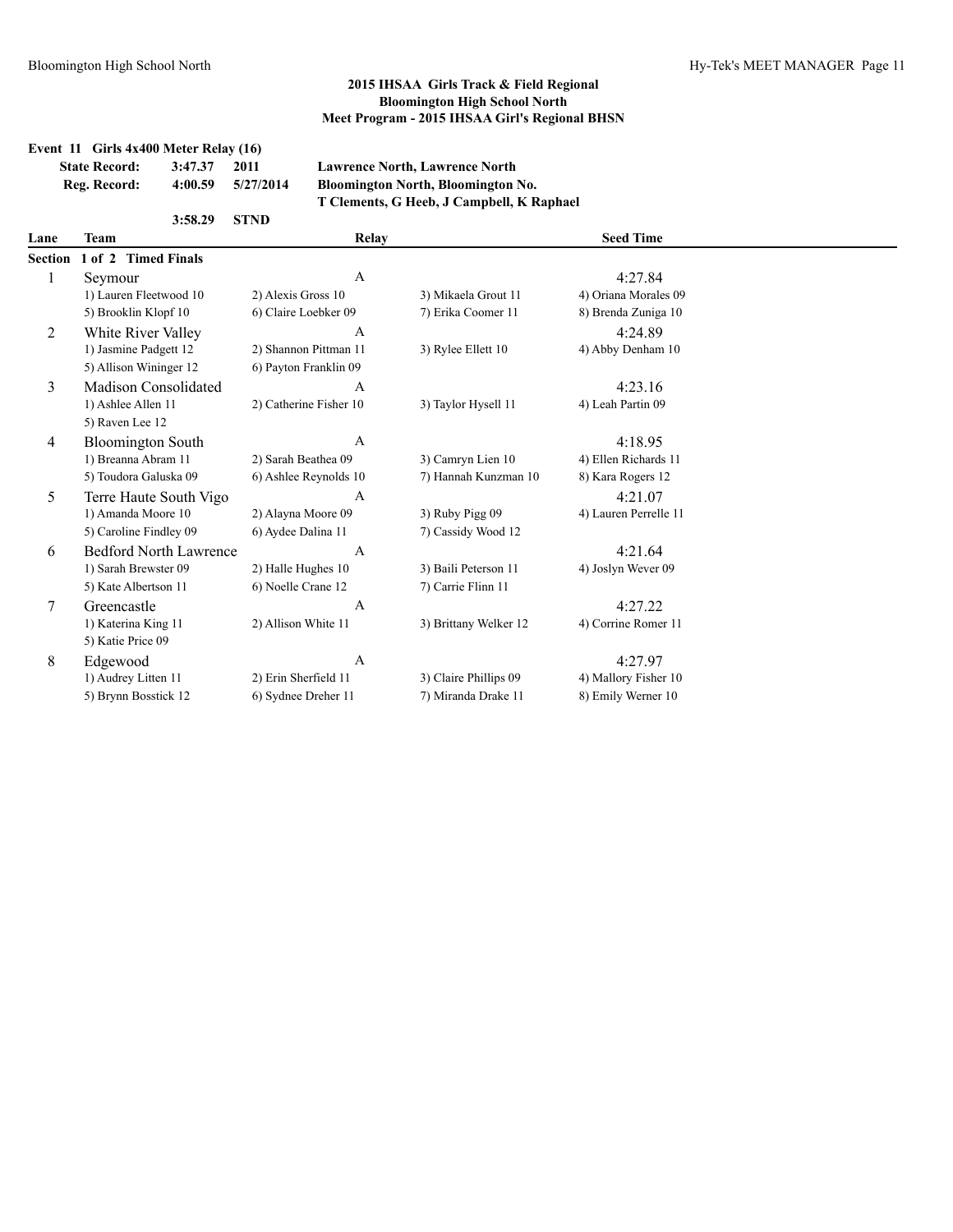## **Section 2 of 2 Timed Finals...(Event 11 Girls 4x400 Meter Relay (16))**

| 1 | <b>Brown County</b>       | $\mathsf{A}$           |                           | 4:16.51                  |
|---|---------------------------|------------------------|---------------------------|--------------------------|
|   | 1) Rose Guingrich 12      | 2) Kathleen McCann 09  | 3) Ryanne Smith 10        | 4) Jalynn Stanford 10    |
|   | 5) Kennedy Bruner 11      | 6) Samantha Francis 11 |                           |                          |
| 2 | <b>Silver Creek</b>       | $\mathsf{A}$           |                           | 4:14.48                  |
|   | 1) Jessica Backherms 12   | 2) Katie Cooper 10     | 3) Maggie Shields 12      | 4) Cheslea Whalen 11     |
|   | 5) Emory Lewis 11         | 6) Miranda Coats 12    | 7) Hannah Sparks 10       |                          |
| 3 | Jennings County           | $\mathbf{A}$           |                           | 4:11.84                  |
|   | 1) Justine Corya 11       | 2) Keri Ertel 12       | 3) Katelyn Posey 12       | 4) Denza Simpson 10      |
|   | 5) Amy Gasper 10          | 6) Emma McPeek 09      |                           |                          |
| 4 | Jeffersonville            | $\mathsf{A}$           |                           | 4:05.56                  |
|   | 1) Haley Adams-LeMaster   | 2) Asia Williams 11    | 3) Jhala Henry 10         | 4) Hailey Lacy 11        |
|   |                           | 6) Candea Smith 11     | 7) Jayla Callens 11       |                          |
| 5 | Terre Haute North Vigo    | $\mathsf{A}$           |                           | 4:08.76                  |
|   | 1) Anna Tilstra-Smith 11  | 2) Keeliegh Stigall 11 | 3) Kierra Porter 12       | 4) Lindsay Welker 11     |
|   | 5) Karen McGuire 10       | 6) Josie Rakes 11      |                           |                          |
| 6 | <b>Bloomington North</b>  | $\mathsf{A}$           |                           | 4:11.51                  |
|   | 1) Paige Chitwood 09      | 2) Gracie Heeb 11      | 3) Caroline Dixon 09      | 4) Jaela Campbell 11     |
|   | 5) Kylie Moreland 10      | 6) Kendyll Schulz 10   | 7) Rachael Silberstein 10 | 8) Grace Williams 09     |
| 7 | <b>Brownstown Central</b> | $\mathsf{A}$           |                           | 4:14.74                  |
|   | 1) Elisa Gallion 12       | 2) Morgan Harrison 09  | 3) Madison Klinge 09      | 4) Kristen Stuckwisch 09 |
|   | 5) Grace Jaynes 09        | 6) Olivia Goecker 12   | 7) Shyela Smith 12        | 8) Hannah Gallion 11     |
| 8 | Salem                     | A                      |                           | 4:17.44                  |
|   | 1) Ashley Jones 11        | 2) Emily Motsinger 12  | 3) Haley Motsinger 10     | 4) Madison Smith 12      |
|   |                           |                        |                           |                          |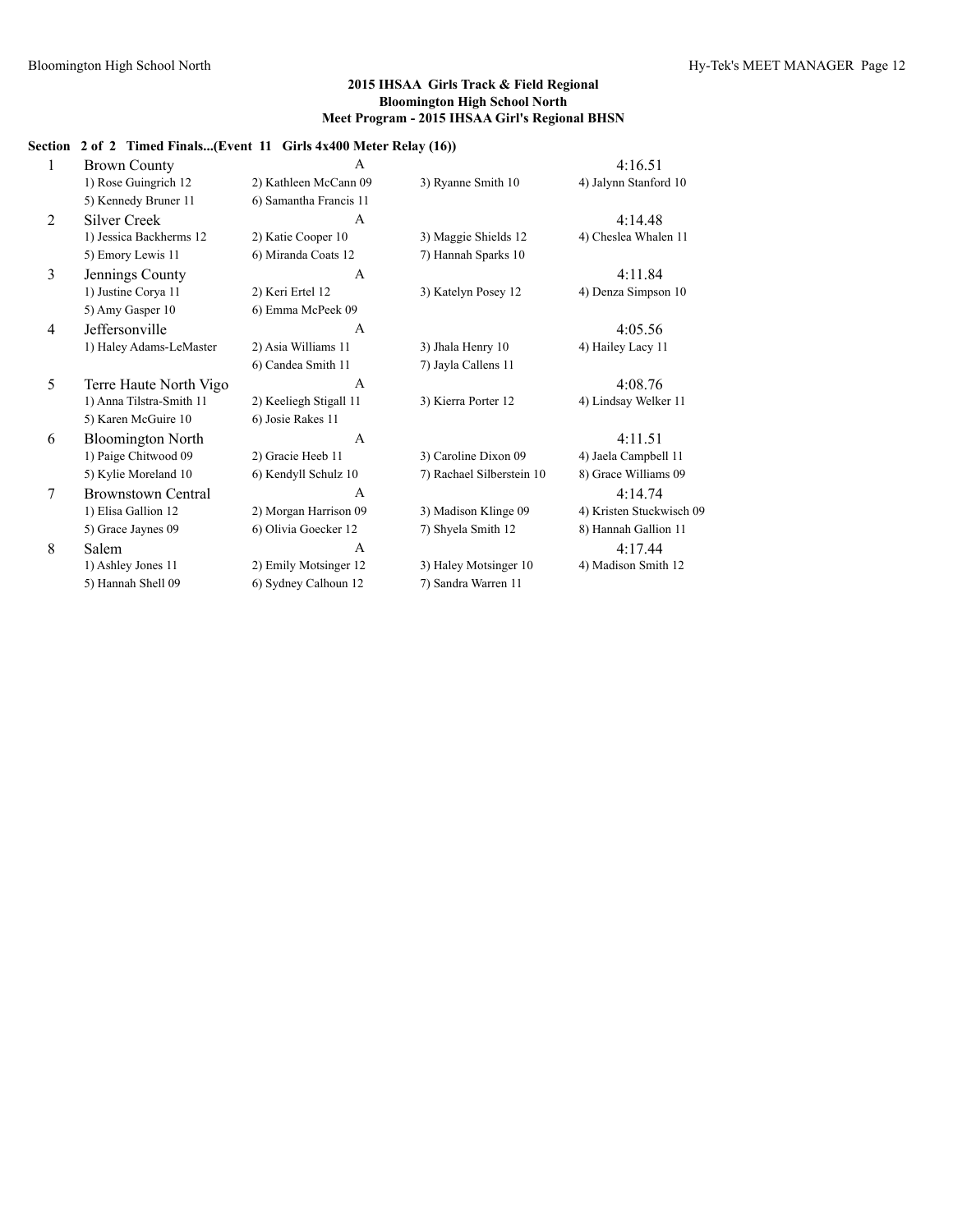## **Event 12 Girls High Jump (16)**

| <b>State Record:</b> | 6-00      | 1985        | Angela Bradburn, Norwell            |
|----------------------|-----------|-------------|-------------------------------------|
| Reg. Record:         | 5-08      | 2001        | <b>Rachel Kohler, Floyd Central</b> |
|                      | $5-04.25$ | <b>STND</b> |                                     |

| Pos | Name                  |     | Year School                   | <b>Seed Mark</b> |  |
|-----|-----------------------|-----|-------------------------------|------------------|--|
|     | Flight 1 of 1 Finals  |     |                               |                  |  |
|     | Mikayla Rowan         | 12. | Northview                     | $4 - 10.00$      |  |
| 2   | Sage Sproles          |     | 10 Madison Consolidated       | $4 - 10.00$      |  |
| 3   | Avee Jeffers          |     | 09 Clay City                  | $4 - 10.00$      |  |
| 4   | Emily Holland         | 12  | Madison Consolidated          | $4 - 10.00$      |  |
| 5   | Riley Wischmeier      | 12. | <b>Brownstown Central</b>     | $4 - 10.00$      |  |
| 6   | Allison White         | 11  | Greencastle                   | $4 - 10.00$      |  |
|     | <b>Ashley Duvall</b>  | 12  | Scottsburg                    | $4 - 10.00$      |  |
| 8   | Caroline Wilson       | 09  | Linton-Stockton               | $4 - 10.00$      |  |
| 9   | Abby Martin           | 11  | Martinsville                  | $4 - 10.00$      |  |
| 10  | Sarah Weiligman       |     | <b>Bloomington North</b>      | $5 - 00.00$      |  |
| 11  | Chasta Lamb           | 09  | Crothersville                 | $5 - 00.00$      |  |
| 12  | Amber Vecrumba        | 10  | Edgewood                      | $5 - 00.00$      |  |
| 13  | <b>Hailley Peters</b> | 10  | Trinity Lutheran              | $5-02.00$        |  |
| 14  | Carson Smith          | 12  | Terre Haute North Vigo        | $5-02.00$        |  |
| 15  | Halle Hughes          | 10  | <b>Bedford North Lawrence</b> | $5-02.00$        |  |
| 16  | Nadia Moore           | 12. | Southwestern (Hanover)        | $5 - 02.00$      |  |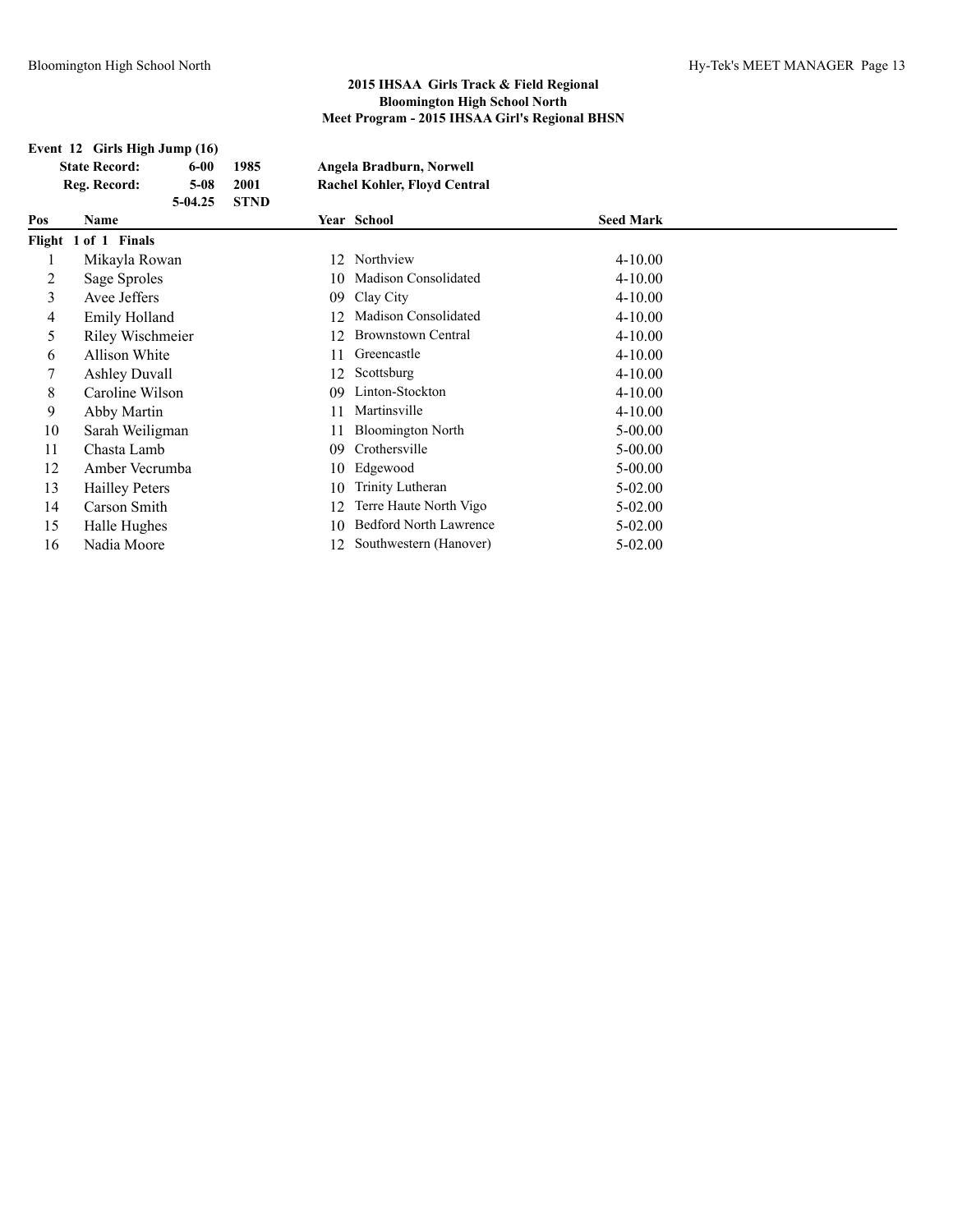## **Event 13 Girls Long Jump (16) State Record: 20-04 1986 Tonya Sedwick, Jeffersonville Reg. Record: 19-03.75 1986 Tonya Sedwick, Jeffersonville 17-06.50 STND Pos Name Year School Seed Mark Flight 1 of 2 Finals** 1 Ryleigh Fidler 09 Linton-Stockton 16-04.25 2 Emani Tatum 12 Terre Haute South Vigo 16-06.75 3 Hailley Peters 10 Trinity Lutheran 16-09.00 4 Abby Martin 11 Martinsville 16-09.25 5 Anna Tilstra-Smith 11 Terre Haute North Vigo 17-02.75 6 Hailey Lacy 11 Jeffersonville 17-04.00 7 Emily Ehman 11 Bloomington South 17-05.00 8 Dominique McBryde 12 Bedford North Lawrence 17-05.75 **Flight 2 of 2 Finals** 1 Caylen Andre 11 Sullivan 15-04.50 2 Candea Smith 11 Jeffersonville 15-10.25 3 Macy Fidler 12 Linton-Stockton 16-00.00 4 Alexis Harsh 09 Jennings County 16-01.00 5 Elly Wertz 10 Brown County 16-02.00 6 Gracie Heeb 11 Bloomington North 16-02.25 7 Megan Dasis 12 Switzerland County 16-02.75 8 Amanda Coleman 11 Bloomington South 16-03.00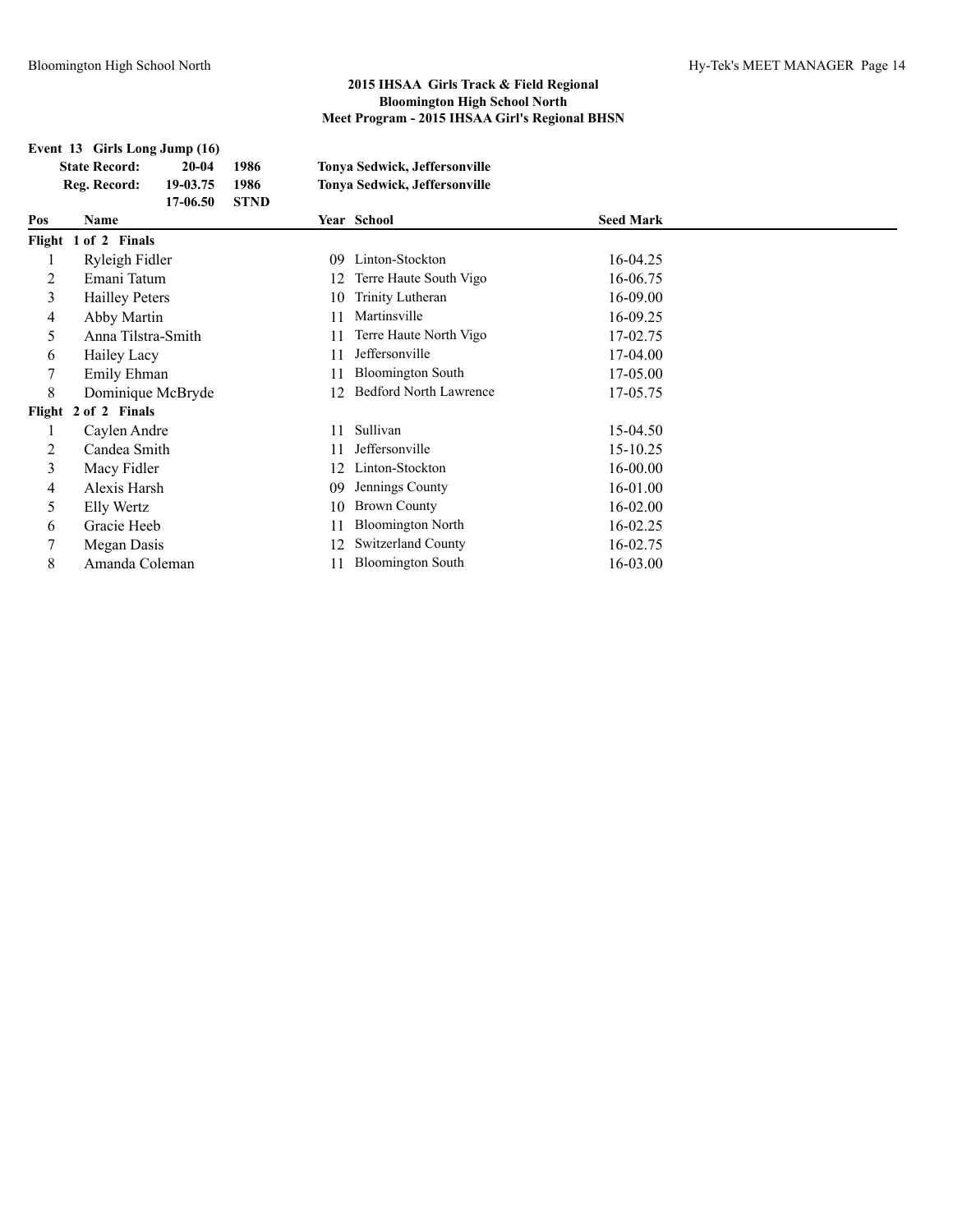# **Event 14 Girls Discus Throw (16)**

| <b>State Record:</b> | 165-04 | 1999        | <b>Stacy Martin, Edgewood</b> |
|----------------------|--------|-------------|-------------------------------|
| Reg. Record:         | 169-05 | 1999        | <b>Stacy Martin, Edgewood</b> |
|                      | 128-04 | <b>STND</b> |                               |

| Pos | Name                   |     | Year School                   | <b>Seed Mark</b> |             |
|-----|------------------------|-----|-------------------------------|------------------|-------------|
|     | Flight 1 of 2 Finals   |     |                               |                  |             |
|     | Shea Britton           | 12  | Northview                     | 93-02            |             |
|     | Laura Worthington      | 12. | Cloverdale                    | 93-09            |             |
| 3   | Maria Forsythe         | 12  | Terre Haute South Vigo        | 98-01            |             |
| 4   | Taylor Acuff           | 09  | Edgewood                      | 98-04            |             |
| 5   | Brooklin Klopf         | 10  | Seymour                       | 98-08            |             |
| 6   | Carly Brewster         |     | 10 Rock Creek Academy         | 99-04            |             |
|     | Abby Bortka            | 12  | Salem                         | 100-00           |             |
| 8   | <b>Kealey Vance</b>    | 12. | Jeffersonville                | 103-00           |             |
|     | Flight 2 of 2 Finals   |     |                               |                  |             |
|     | Mikaela Rainey         | 10  | <b>Bedford North Lawrence</b> | 105-07           |             |
|     | Rachel Cadle           |     | 11 Paoli                      | 108-03           |             |
| 3   | <b>Trentity Vaught</b> | 10  | <b>Brownstown Central</b>     | 111-11           |             |
| 4   | Amy Moore              | 11  | <b>Bloomington South</b>      | 113-05           |             |
| 5   | Jaelyn Reynolds        | 12  | <b>Brownstown Central</b>     | 115-08           |             |
| 6   | Nycia Ford             | 12  | Jeffersonville                | 117-00           |             |
|     | Elaina Walls           | 09  | <b>Bloomington North</b>      | 118-11           |             |
| 8   | Hannah White           |     | Henryville                    | 129-05           | <b>STND</b> |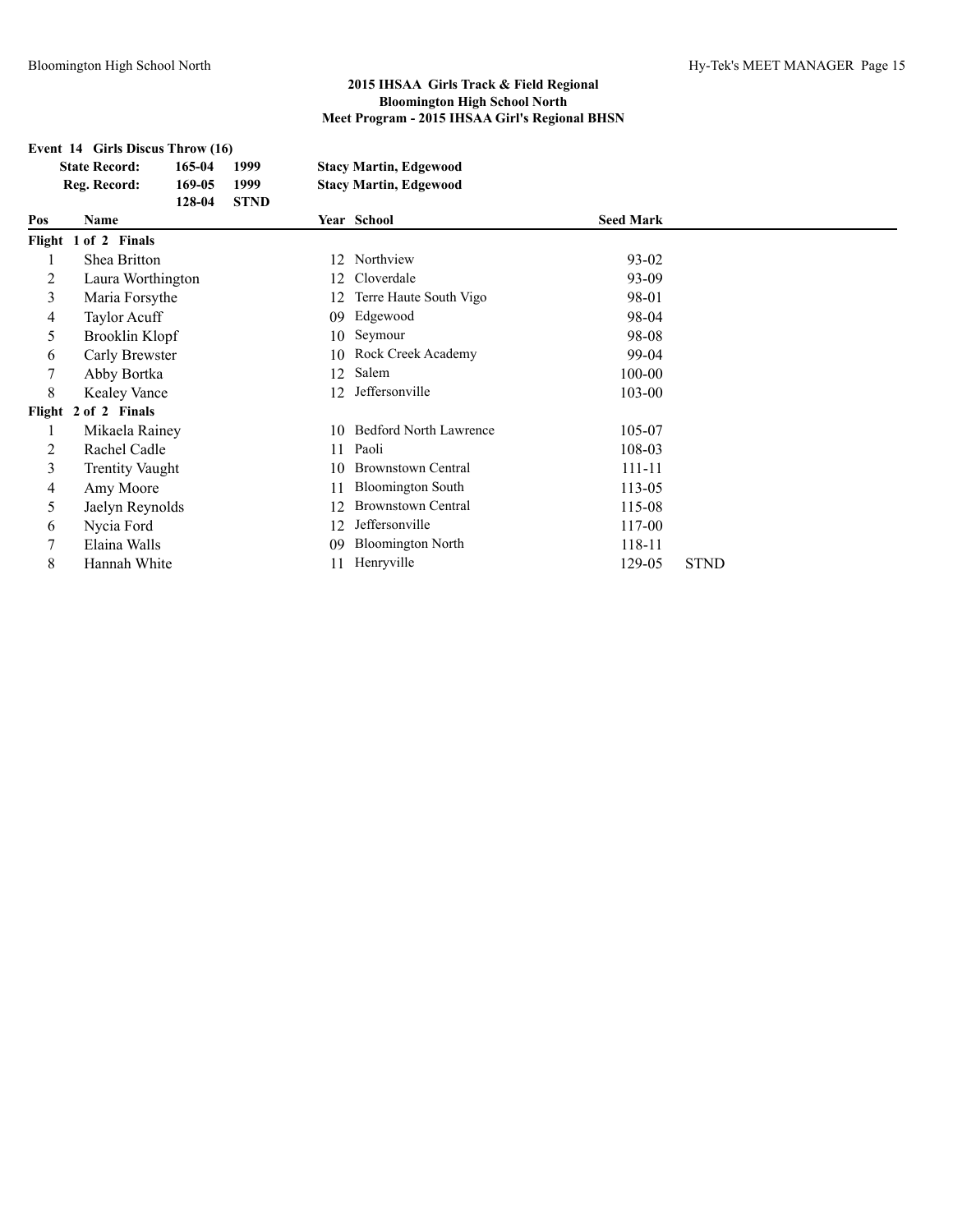|     | Event 15 Girls Shot Put (16)                                          |                             |          |                                                              |                  |  |  |
|-----|-----------------------------------------------------------------------|-----------------------------|----------|--------------------------------------------------------------|------------------|--|--|
|     | <b>State Record:</b><br>50-09<br>Reg. Record:<br>49-03.50<br>40-11.25 | 2011<br>1999<br><b>STND</b> |          | <b>Tori Bliss, Edgewood</b><br><b>Stacy Martin, Edgewood</b> |                  |  |  |
| Pos | <b>Name</b>                                                           |                             |          | Year School                                                  | <b>Seed Mark</b> |  |  |
|     | Flight 1 of 2 Finals                                                  |                             |          |                                                              |                  |  |  |
|     | Eve Galbreath                                                         |                             | 12       | <b>Switzerland County</b>                                    | 32-11.00         |  |  |
| 2   | Adri Millican                                                         |                             | 11       | North Putnam                                                 | 33-00.00         |  |  |
| 3   | Maria Forsythe                                                        |                             | 12       | Terre Haute South Vigo                                       | 33-00.00         |  |  |
| 4   | Tori Curtis                                                           |                             | 11       | Edgewood                                                     | 33-00.50         |  |  |
| 5   | Mia Stevens                                                           |                             | 10       | Greencastle                                                  | 33-02.50         |  |  |
| 6   | Emily Holland                                                         |                             | 12       | Madison Consolidated                                         | 33-05.00         |  |  |
| 7   | Jaelyn Reynolds                                                       |                             | 12       | <b>Brownstown Central</b>                                    | 33-07.00         |  |  |
| 8   | Megan Lambrecht                                                       | 09                          |          | <b>Bedford North Lawrence</b>                                | 34-01.50         |  |  |
|     | Flight 2 of 2 Finals                                                  |                             |          |                                                              |                  |  |  |
|     | Hannah White                                                          |                             | 11       | Henryville                                                   | 34-03.00         |  |  |
| 2   | Brooklin Klopf                                                        |                             | 10       | Seymour                                                      | 34-03.25         |  |  |
| 3   | Andrea Smith                                                          |                             | 11       | <b>Brown County</b>                                          | 34-07.50         |  |  |
| 4   | <b>Bloomington North</b><br>Elaina Walls<br>09                        |                             | 34-11.75 |                                                              |                  |  |  |
| 5   | Lindsey Downing                                                       |                             | 10       | Martinsville                                                 | 35-00.25         |  |  |

- 
- 6 Nycia Ford 12 Jeffersonville 35-04.50
- 7 Lauryn Jordan 10 Bloomington North 35-11.00
- 8 Rachel Cadle 11 Paoli 36-03.00